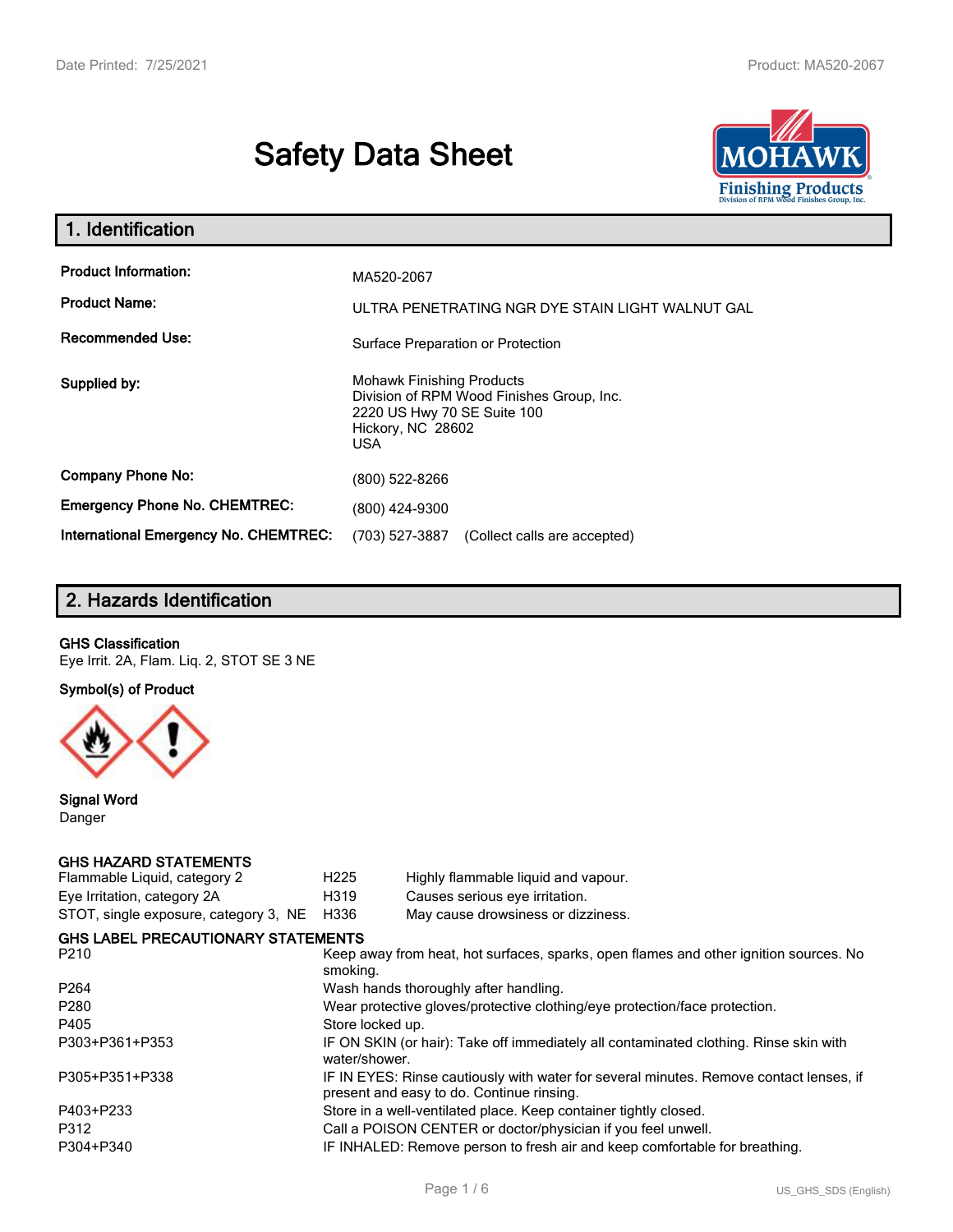| If eye irritation persists: Get medical advice/attention.      |
|----------------------------------------------------------------|
| Store in a well-ventilated place. Keep cool.                   |
| <b>GHS SDS PRECAUTIONARY STATEMENTS</b>                        |
| Ground/bond container and receiving equipment.                 |
| Use explosion-proof electrical/ventilating/lighting/equipment. |
| Use only non-sparking tools.                                   |
| Take precautionary measures against static discharge.          |
|                                                                |

## **3. Composition/Information on ingredients**

| <b>Chemical Name</b>              | CAS-No.   | Wt. %       | <b>GHS Symbols</b>    | <b>GHS Statements</b>     |
|-----------------------------------|-----------|-------------|-----------------------|---------------------------|
| acetone                           | 67-64-1   | 75-100      | GHS02-GHS07           | H225-302-319-332-336      |
| ethanol                           | 64-17-5   | $25-10$     | GHS02                 | H <sub>225</sub>          |
| ethoxypropanol                    | 1569-02-4 | $1.0 - 2.5$ | GHS02-GHS07           | H <sub>226</sub> -332-336 |
| propylene glycol monomethyl ether | 107-98-2  | $0.1 - 1.0$ | GHS02-GHS06-<br>GHS07 | H226-331-336              |

The exact percentage (concentration) of ingredients is being withheld as a trade secret.

The text for GHS Hazard Statements shown above (if any) is given in the "Other information" Section.

## **4. First-aid Measures**



FIRST AID - EYE CONTACT: IF IN EYES: Rinse cautiously with water for several minutes. Remove contact lenses, if present and easy to do. Continue rinsing. If eye irritation persists: Get medical advice/attention.

FIRST AID - SKIN CONTACT: IF ON SKIN (or hair): Take off immediately all contaminated clothing. Rinse skin with water/shower.

FIRST AID - INGESTION: IF SWALLOWED: rinse mouth. Do NOT induce vomiting. IF exposed or if you feel unwell: Call a POISON CENTER or doctor/physician.

FIRST AID - INHALATION: IF INHALED: Remove person to fresh air and keep comfortable for breathing.

## **5. Fire-fighting Measures**

**SPECIAL FIREFIGHTING PROCEDURES:** Evacuate all persons from the fire area to a safe location. Move non-burning material, as feasible, to a safe location as soon as possible. Fire fighters should be protected from potential explosion hazards while extinguishing the fire. Wear self-contained breathing apparatus (SCBA) and full fire-fighting protective clothing. Thoroughly decontaminate all protective equipment after use. Containers of this material may build up pressure if exposed to heat (fire). Use water spray to cool fire-exposed containers. Use water spray to disperse vapors if a spill or leak has not ignited. DO NOT extinguish a fire resulting from the flow of flammable liquid until the flow of the liquid is effectively shut off. This precaution will help prevent the accumulation of an explosive vapor-air mixture after the initial fire is extinguished.

**FIREFIGHTING EQUIPMENT:** This is a NFPA/OSHA Class 1B or less flammable liquid. Follow NFPA30, Chapter 16 for fire protection and fire suppression. Use a dry chemical, carbon dioxide, or similar ABC fire extinguisher for incipeint fires. Water may be used to cool and prevent rupture of containers that are exposed to heat from fire.

## **6. Accidental Release Measures**

#### **ENVIRONMENTAL MEASURES:** No Information

**STEPS TO BE TAKEN IN CASE MATERIAL IS RELEASED OR SPILLED:** Follow personal protective equipment recommendations found in Section VIII. Personal protective equipment needs must be evaluated based on information provided on this sheet and the special circumstances created by the spill including; the material spilled, the quantity of the spill, the area in which the spill occurred, and the training and the expertise of employees in the area responding to the spill. Never exceed any occupational exposure limits. Shut off ignition sources; including electrical equipment and flames. Do not allow smoking in the area. Do not allow the spilled product to enter public drainage system or open waterways.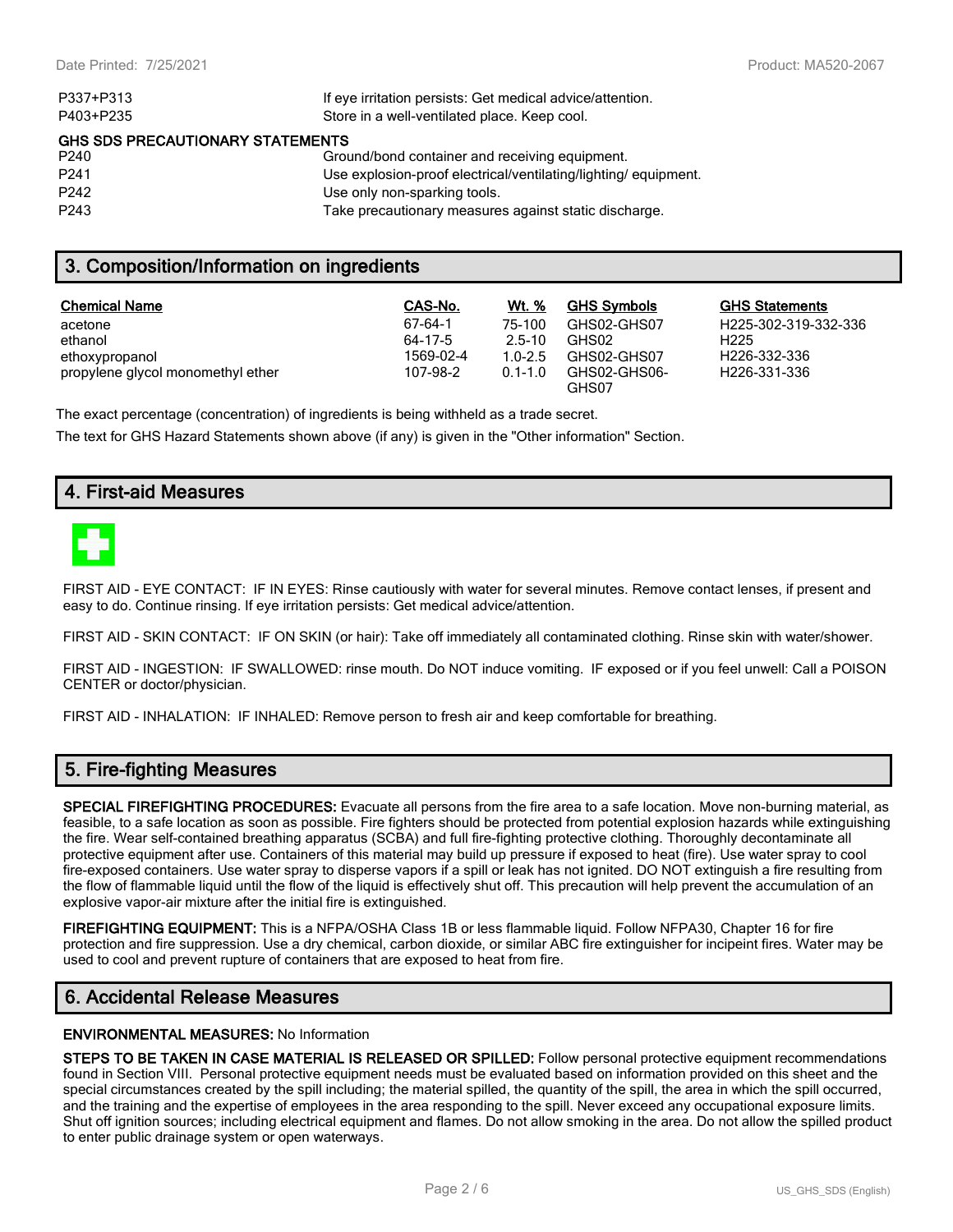# **7. Handling and Storage**



**HANDLING:** Avoid inhalation and contact with eyes, skin, and clothing. Wash hands thoroughly after handling and before eating or drinking. In keeping with safe handling practices, avoid ignition sources (smoking, flames, pilot lights, electrical sparks); ground and bond containers when transferring the material to prevent static electricity sparks that could ignite vapor and use spark proof tools and explosion proof equipment. Empty containers may retain product residue or vapor. Do not pressurize, cut, weld, braze, solder, drill, grind, or expose container to heat, flame, sparks, static electricity, or other sources of ignition. Any of these actions can potentially cause an explosion that may lead to injury.

**STORAGE:** Keep containers closed when not in use. Store in cool well ventilated space away from incompatible materials.

# **8. Exposure Controls/Personal Protection**

| Ingredients with Occupational Exposure Limits |                      |                       |                     |                         |  |  |
|-----------------------------------------------|----------------------|-----------------------|---------------------|-------------------------|--|--|
| <b>Chemical Name</b>                          | <b>ACGIH TLV-TWA</b> | <b>ACGIH-TLV STEL</b> | <b>OSHA PEL-TWA</b> | <b>OSHA PEL-CEILING</b> |  |  |
| acetone                                       | $250$ ppm            | 500 ppm               | $1000$ ppm          | N.D.                    |  |  |
| ethanol                                       | N.D.                 | $1000$ ppm            | $1000$ ppm          | N.D.                    |  |  |
| ethoxypropanol                                | 50 ppm               | $200$ ppm             | N.D.                | N.D.                    |  |  |
| propylene glycol monomethyl ether             | 50 ppm               | $100$ ppm             | N.D.                | N.D.                    |  |  |

**Further Advice: MEL = Maximum Exposure Limit OES = Occupational Exposure Standard SUP = Supplier's Recommendation Sk = Skin Sensitizer N.E. = Not Established N.D. = Not Determined**

## **Personal Protection**



**RESPIRATORY PROTECTION:** Use adequate engineering controls and ventilation to keep levels below recommended or statutory exposure limits. If exposure levels exceed limits use appropriate approved respiratory protection equipment.

**SKIN PROTECTION:** Wear chemical resistant footwear and clothing such as gloves, an apron or a whole body suit as appropriate.



**EYE PROTECTION:** Wear chemical-resistant glasses and/or goggles and a face shield when eye and face contact is possible due to splashing or spraying of material.



**OTHER PROTECTIVE EQUIPMENT:** No Information



**HYGIENIC PRACTICES:** It is good practice to avoid contact with the product and/or its vapors, mists or dust by using appropriate protective measures. Wash thoroughly after handling and before eating or drinking.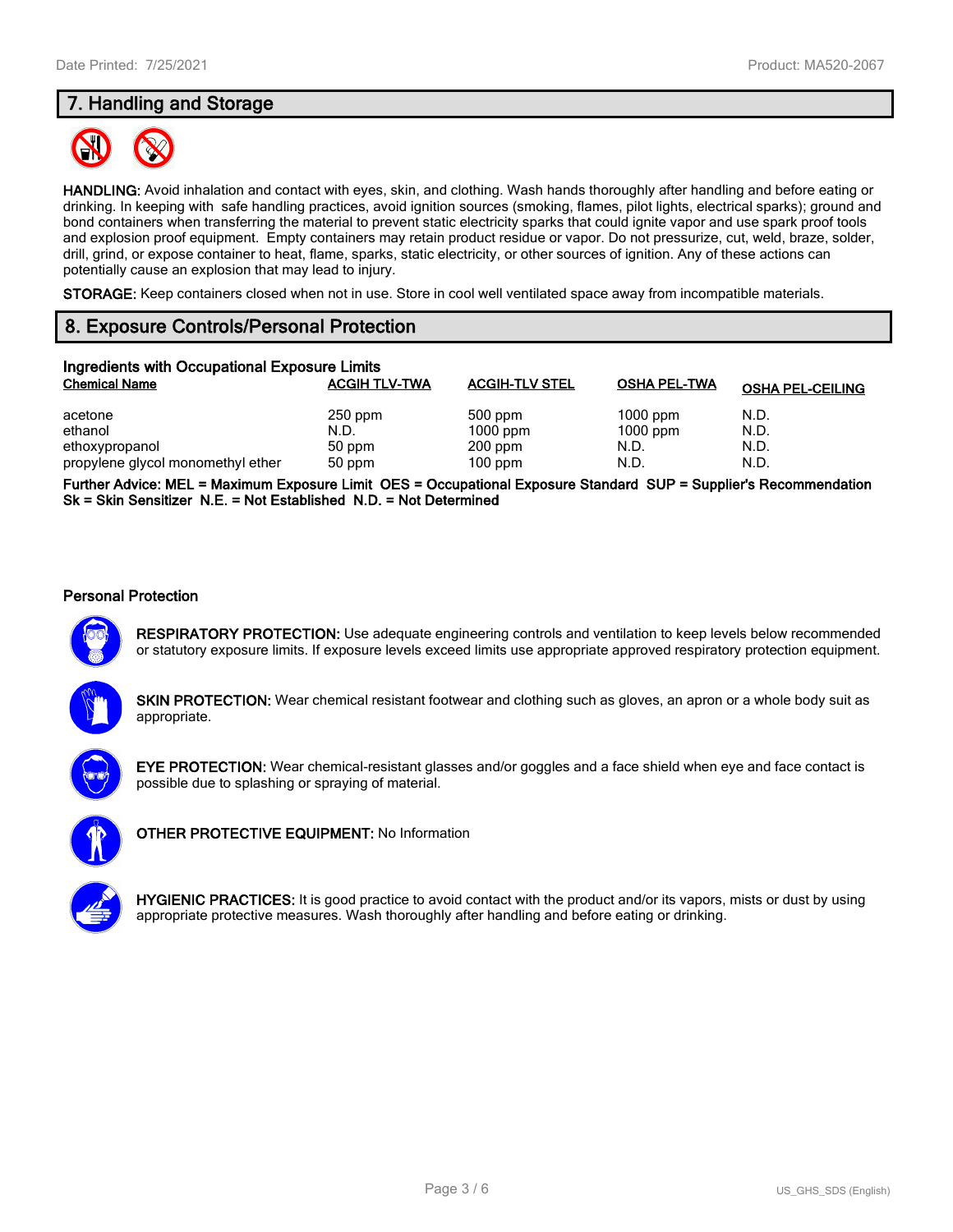**N.I. = No Information**

# **9. Physical and Chemical Properties**

| Appearance:                    | Colored Liquid                   | <b>Physical State:</b>                      | <b>LIQUID</b>  |
|--------------------------------|----------------------------------|---------------------------------------------|----------------|
| Odor:                          | <b>Strong Solvent</b>            | <b>Odor Threshold:</b>                      | Not determined |
| Density, g/cm3:                | 0.817                            | pH:                                         | Not determined |
| Freeze Point, °F:              | Not determined                   | Viscosity:                                  | Not determined |
| <b>Solubility in Water:</b>    | Not determined                   | Partition Coefficient, n-octanol/<br>water: | Not determined |
| Decomposition temperature, °F: | Not determined                   | <b>Explosive Limits, %:</b>                 | Not determined |
| Boiling Range, °F:             | $>$ 100 °F                       | Flash Point, °F:                            | $-4 ° F$       |
| Combustibility:                | <b>Supports Combustion</b>       | Auto-Ignition Temperature, °F:              | Not determined |
| <b>Evaporation Rate:</b>       | <b>Faster than Diethyl Ether</b> | Vapor Pressure, mmHg:                       | Not determined |
| <b>Vapor Density:</b>          | Not determined                   |                                             |                |

# **10. Stability and reactivity**

**STABILITY:** Stable under normal conditions.

**CONDITIONS TO AVOID:** Heat, flames and sparks.

**INCOMPATIBILITY:** Acids, Bases, Oxidizing agents

**HAZARDOUS DECOMPOSITION PRODUCTS:** Not determined.

# **11. Toxicological information**

**Practical Experiences**

**EMERGENCY OVERVIEW:** No Information

**EFFECT OF OVEREXPOSURE - EYE CONTACT:** No Information

**EFFECT OF OVEREXPOSURE - INGESTION:** No Information

**EFFECT OF OVEREXPOSURE - INHALATION:** No Information

**EFFECT OF OVEREXPOSURE - SKIN CONTACT:** No Information

**CARCINOGENICITY:** No Information

#### **PRIMARY ROUTE(S) OF ENTRY:**

**Eye Contact, Skin Contact, Inhalation**

# **Acute Toxicity Values**

**The acute effects of this product have not been tested. Data on individual components are tabulated below**

| CAS-No. | <b>Chemical Name</b> |
|---------|----------------------|
| 67-64-1 | acetone              |

**Casary Chemical Chemical LD50 Chemical LD50 Vapor LC50** 1800 mg/kg Rat 20000 mg/kg Rabbit 50.1 mg/L Rat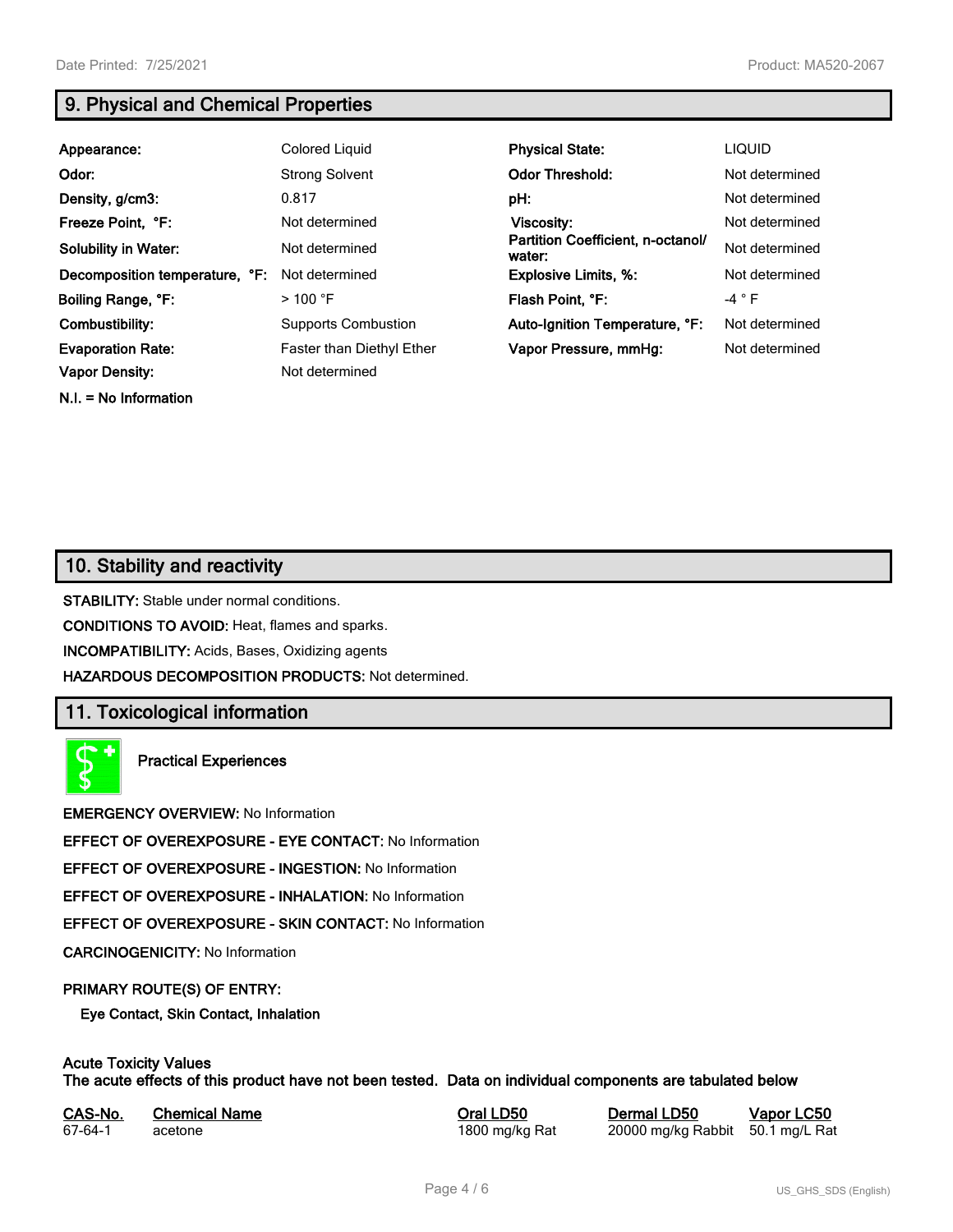| 64-17-5   | ethanol                           | 7060 mg/kg Rat | 15,800 mg/kg                   | 124.7 mg/L Rat |
|-----------|-----------------------------------|----------------|--------------------------------|----------------|
| 1569-02-4 | ethoxypropanol                    | 4400 mg/kg Rat | 8100 mg/kg Rabbit              | - 15           |
| 107-98-2  | propylene glycol monomethyl ether | 5000 mg/kg Rat | 13000 mg/kg Rabbit >6 mg/L Rat |                |

#### **N.I. = No Information**

## **12. Ecological information**

**ECOLOGICAL INFORMATION:** Ecological evaluation of this material has not been performed; however, do not allow the product to be released to the environment without governmental approval/permits.

## **13. Disposal Information**



**Product**

**DISPOSAL METHOD:** Waste from this material may be a listed and/or characteristic hazardous waste. Dispose of material, contaminated absorbent, container and unused contents in accordance with local, state, and federal regulations.

**STEPS TO BE TAKEN IN CASE MATERIAL IS RELEASED OR SPILLED:** Follow personal protective equipment recommendations found in Section VIII. Personal protective equipment needs must be evaluated based on information provided on this sheet and the special circumstances created by the spill including; the material spilled, the quantity of the spill, the area in which the spill occurred, and the training and the expertise of employees in the area responding to the spill. Never exceed any occupational exposure limits. Shut off ignition sources; including electrical equipment and flames. Do not allow smoking in the area. Do not allow the spilled product to enter public drainage system or open waterways.

## **14. Transport Information**

#### **SPECIAL TRANSPORT PRECAUTIONS:** No Information

**DOT:** CONSUMER COMMODITY

**IATA:** UN1263, PAINT, 3, II

**IMDG:** UN1263, PAINT, 3, II

## **15. Regulatory Information**

## **U.S. Federal Regulations:**

#### **CERCLA - SARA Hazard Category**

This product has been reviewed according to the EPA 'Hazard Categories' promulgated under Sections 311 and 312 of the Superfund Amendment and Reauthorization Act of 1986 (SARA Title III) and is considered, under applicable definitions, to meet the following categories:

Fire Hazard, Acute Health Hazard

#### **SARA SECTION 313**

This product contains the following substances subject to the reporting requirements of Section 313 of Title III of the Superfund Amendment and Reauthorization Act of 1986 and 40 CFR part 372:

No Sara 313 components exist in this product.